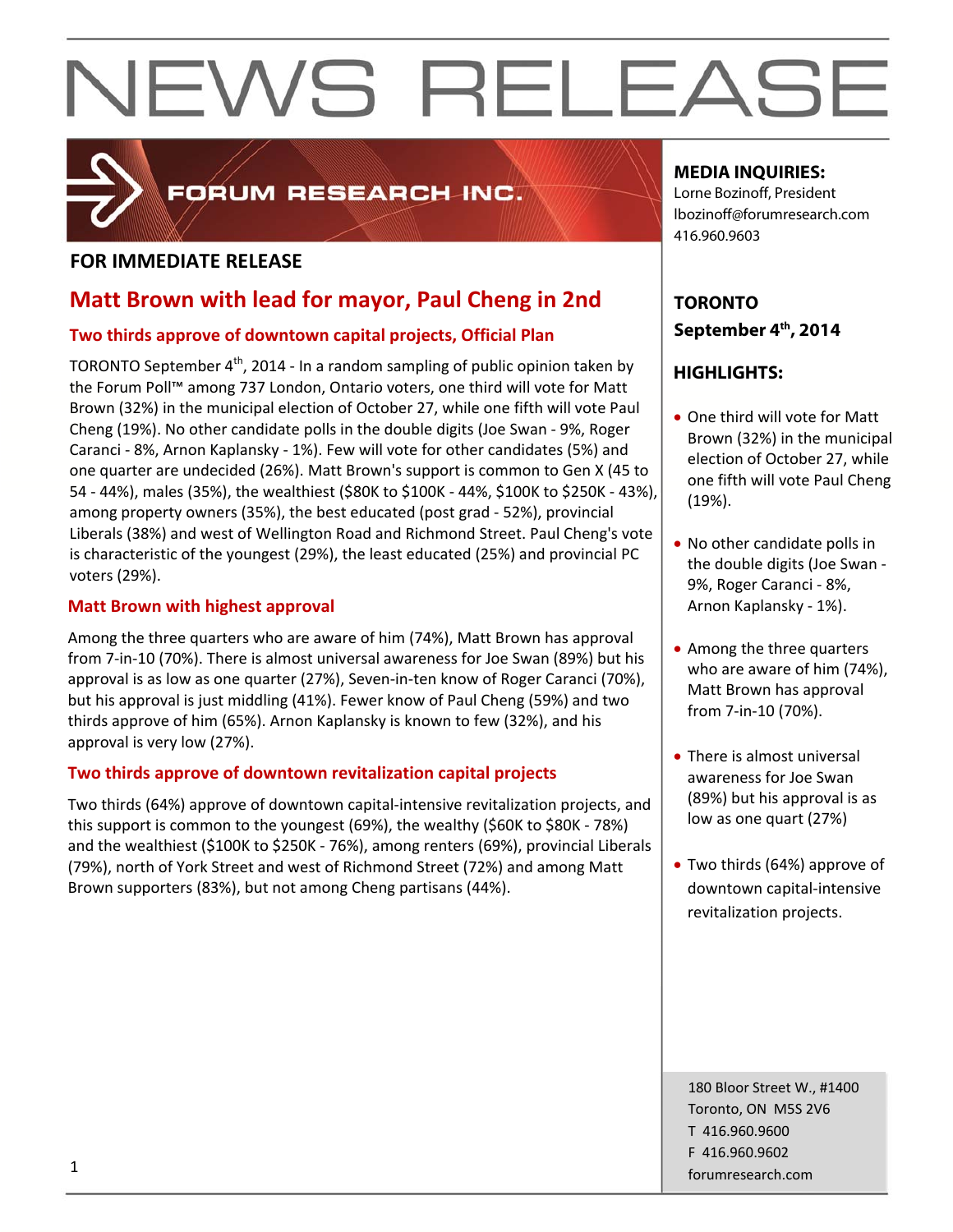## FORUM RESEARCH INC.

## **Two thirds approve of Official Plan**

Two thirds of London voters approve of the city's official plan, calling for downtown densification and containing urban sprawl (65%), and approval is characteristic of the oldest (69%), males (70%), the wealthiest (84%), the best educated (post grad ‐ 77%), those with children (89%), provincial Liberals (81%), in the south west of the city (72%) and among Matt Brown supporters (81%) and Caranci partisans (76% ‐ caution: small sample size).

## **One half want a city integrity commissioner**

One half approve of the idea of appointing a city integrity commissioner (52%), while just more than a third do not approve (37%). One tenth have no opinion (11%). Approving of the idea is common to mid‐income groups (\$60K to \$80K ‐ 63%), property owners (57%), the best educated (post grad ‐ 61%), provincial Liberals (66%) and Caranci supporters (72% ‐ caution: small sample size).

## **Majority think London right size now**

The majority of voters agree London is the right size now (57%), while one third think it needs to grow (35%), and just one tenth have no opinion (8%). Wanting a bigger city is characteristic of Gen Y (35 to 44 ‐ 44%), males (44%), the wealthiest (\$100K to \$250K ‐ 49%), those with children (41%), Liberals (51%) and Caranci voters (61% ‐ caution: small sample size).

## **Jobs and growth most important issue in campaign**

Jobs and growth is the most important issue in this campaign (38%), followed by about half this proportion for keeping taxes low (20%) and integrity and transparency at city hall (19%). Other issues are not seen to be as important (opportunities for youth ‐ 7%, containing urban sprawl ‐ 6%, downtown densification ‐ 3%, something else ‐ 6%). Matt Brown voters are equally concerned with jobs and growth (31%) and transparency at city hall (28%), and also keeping taxes low (12%) and containing urban sprawl (11%). Paul Cheng voters are most concerned with keeping taxes low (37%), followed by jobs and growth (31%), Caranci voters concern themselves almost completely with jobs and growth (55% ‐ caution: small base size), while Swan voters want jobs, growth and low taxes (28% each ‐ caution: small base size).

## **MEDIA INQUIRIES:**

Lorne Bozinoff, President lbozinoff@forumresearch.com 416.960.9603

## **TORONTO September 4th, 2014**

## **HIGHLIGHTS:**

- Two thirds of London voters approve of the city's official plan, calling for downtown densification and containing urban sprawl (65%).
- One half approve of the idea of appointing a city integrity commissioner (52%), while just more than a third do not approve (37%).
- The majority of voters agree London is the right size now (57%), while one third think it needs to grow (35%), and just one tenth have no opinion (8%).
- Jobs and growth is the most important issue in this campaign (38%), followed by about half this proportion for keeping taxes low (20%) and integrity and transparency at city hall (19%).

180 Bloor Street W., #1400 Toronto, ON M5S 2V6 T 416.960.9600 F 416.960.9602 example to the contract of the contract of the contract of the contract of the contract of the contract of the contract of the contract of the contract of the contract of the contract of the contract of the contract of the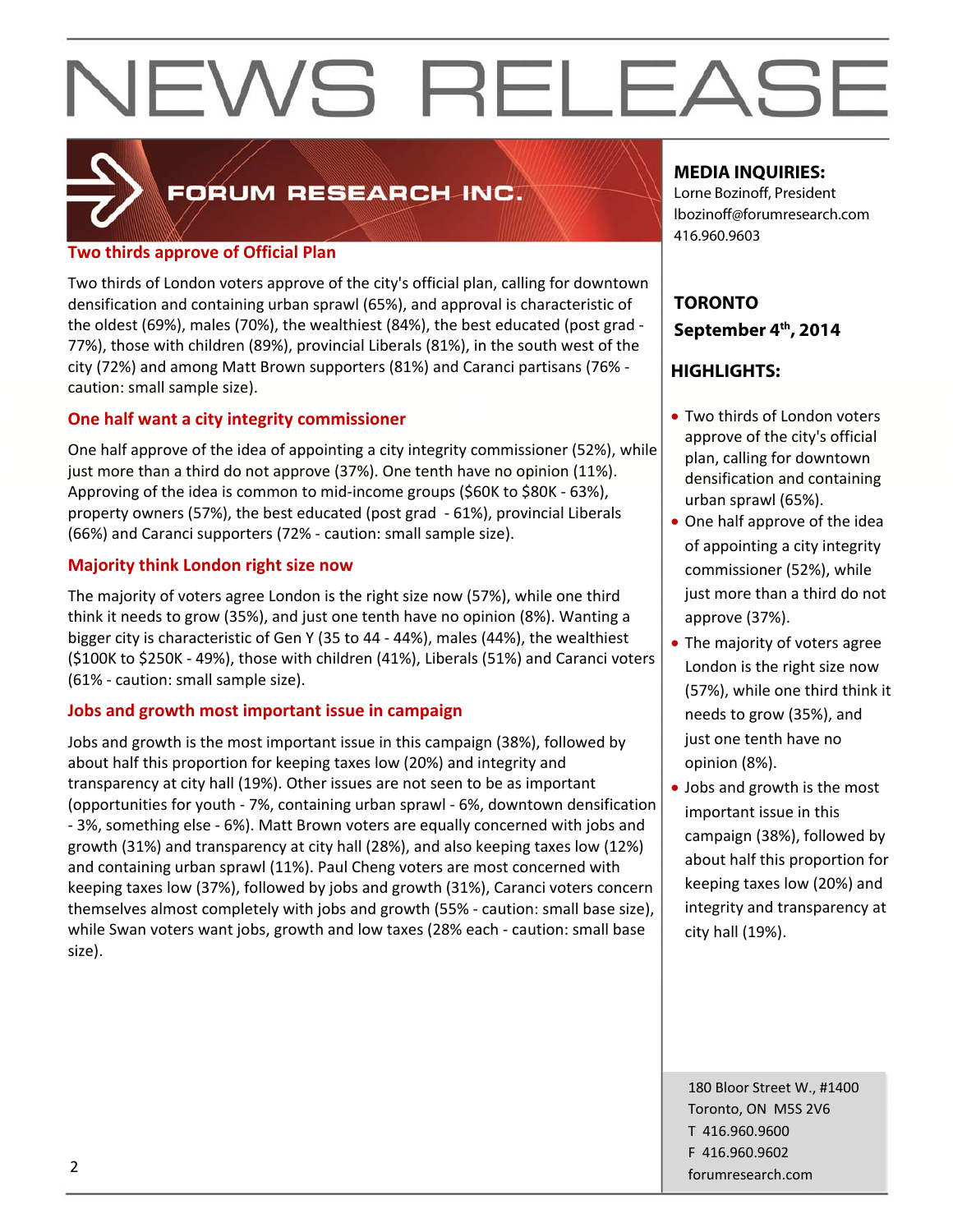

## **FORUM RESEARCH INC.**

"It appears Matt Brown has appealed to what we call the "new Liberals" who have rejected the Fontana years, while the old guard seems to have coalesced around Joe Swan. Paul Cheng appeals to the Conservative minority in what is traditionally a Liberal town, which clearly espouses small "l" liberal ideas on development," said Forum Research President, Dr. Lorne Bozinoff.

Lorne Bozinoff, Ph.D. is the president and founder of Forum Research. He can be reached at **lbozinoff@forumresearch.com** or at (416) 960-9603.

## **MEDIA INQUIRIES:**

Lorne Bozinoff, President lbozinoff@forumresearch.com 416.960.9603

## **TORONTO September 4th, 2014**

## **HIGHLIGHTS:**

 "It appears Matt Brown has appealed to what we call the "new Liberals" who have rejected the Fontana years, while the old guard seems to have coalesced around Joe Swan. Paul Cheng appeals to the Conservative minority in what is traditionally a Liberal town, which clearly espouses small "l" liberal ideas on development," said Forum Research President, Dr. Lorne Bozinoff.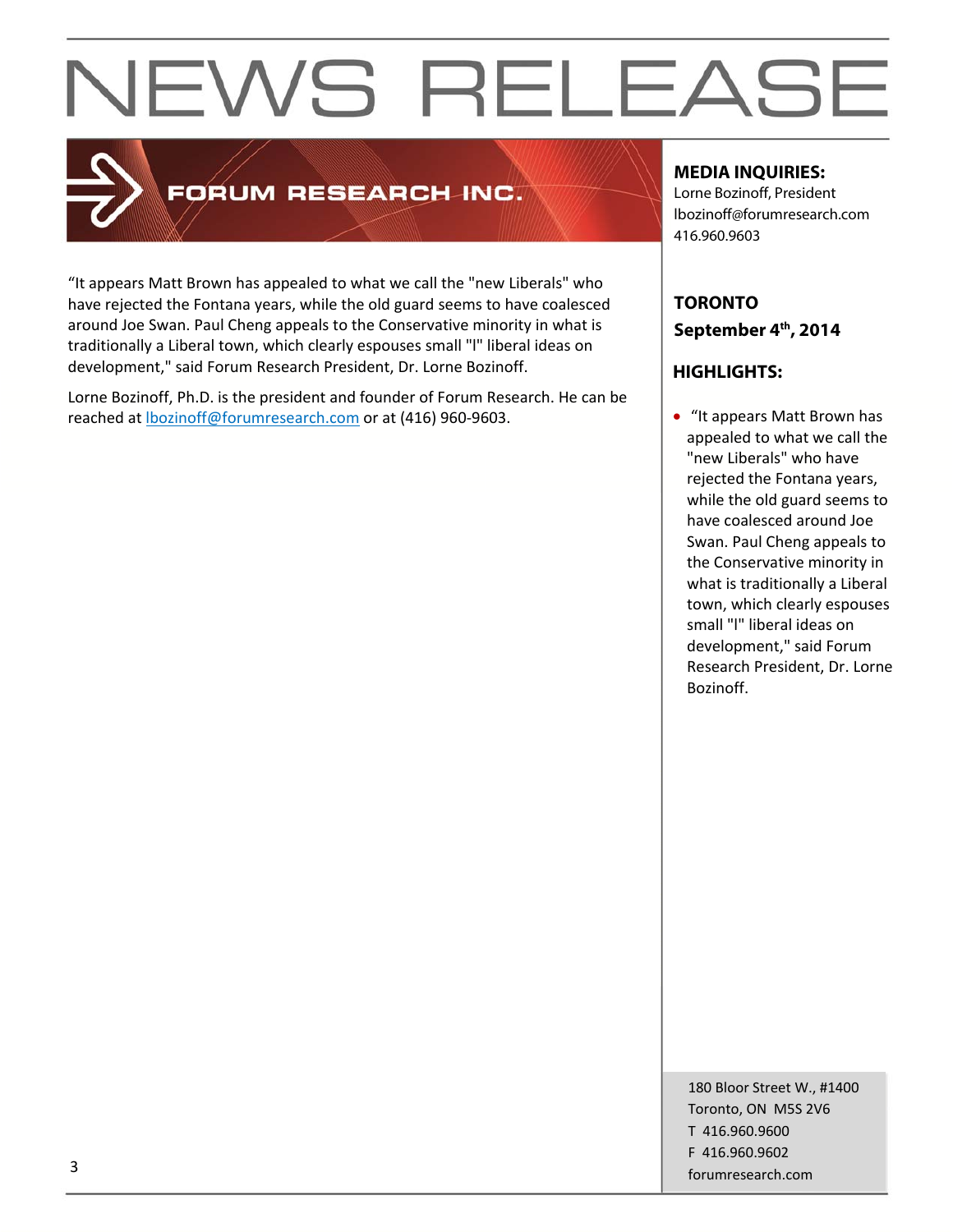## **Methodology**

The Forum Poll™ was conducted by Forum Research with the results based on an interactive voice response telephone survey of 737 randomly selected voters in London, Ontario. The poll was conducted on September 4<sup>th</sup>, 2014.

FORUM RESEARCH INC.

Results based on the total sample are considered accurate +/‐ 4%, 19 times out of 20. Subsample results will be less accurate. Margins of error for subsample (such as age, gender) results are available at www.forumresearch.com/samplestim.asp

Where appropriate, the data has been statistically weighted by age, region, and other variables to ensure that the sample reflects the actual population according to the latest Census data.

This research is not necessarily predictive of future outcomes, but rather, captures opinion at one point in time. Forum Research conducted this poll as a public service and to demonstrate our survey research capabilities. Forum houses its poll results in the Data Library of the Department of Political Science at the University of Toronto.

With offices across Canada and around the world, 100% Canadian‐owned Forum Research is one of the country's leading survey research firms. This Forum Poll™and other polls may be found at Forum's poll archive at www.forumresearch.com/polls.asp

### *Mayoral Candidate Approval ‐ Ranking*

| ℅                      | <b>Approve</b> | <b>Disapprove</b> | Aware |
|------------------------|----------------|-------------------|-------|
| <b>Matt Brown</b>      | 70             | 30                | 74    |
| <b>Paul Cheng</b>      | 65             | 35                | 59    |
| <b>Roger Caranci</b>   | 41             | 59                | 70    |
| <b>Arnon Kaplansky</b> | 27             | 73                | 32    |
| <b>Joe Swan</b>        | 77             | 73                | ٩q    |

## **MEDIA INQUIRIES:**

Lorne Bozinoff, President lbozinoff@forumresearch.com 416.960.9603

**TORONTO September 4th, 2014** 

180 Bloor Street W., #1400 Toronto, ON M5S 2V6 T 416.960.9600 F 416.960.9602 example to the contract of the contract of the contract of the contract of the contract of the contract of the contract of the contract of the contract of the contract of the contract of the contract of the contract of the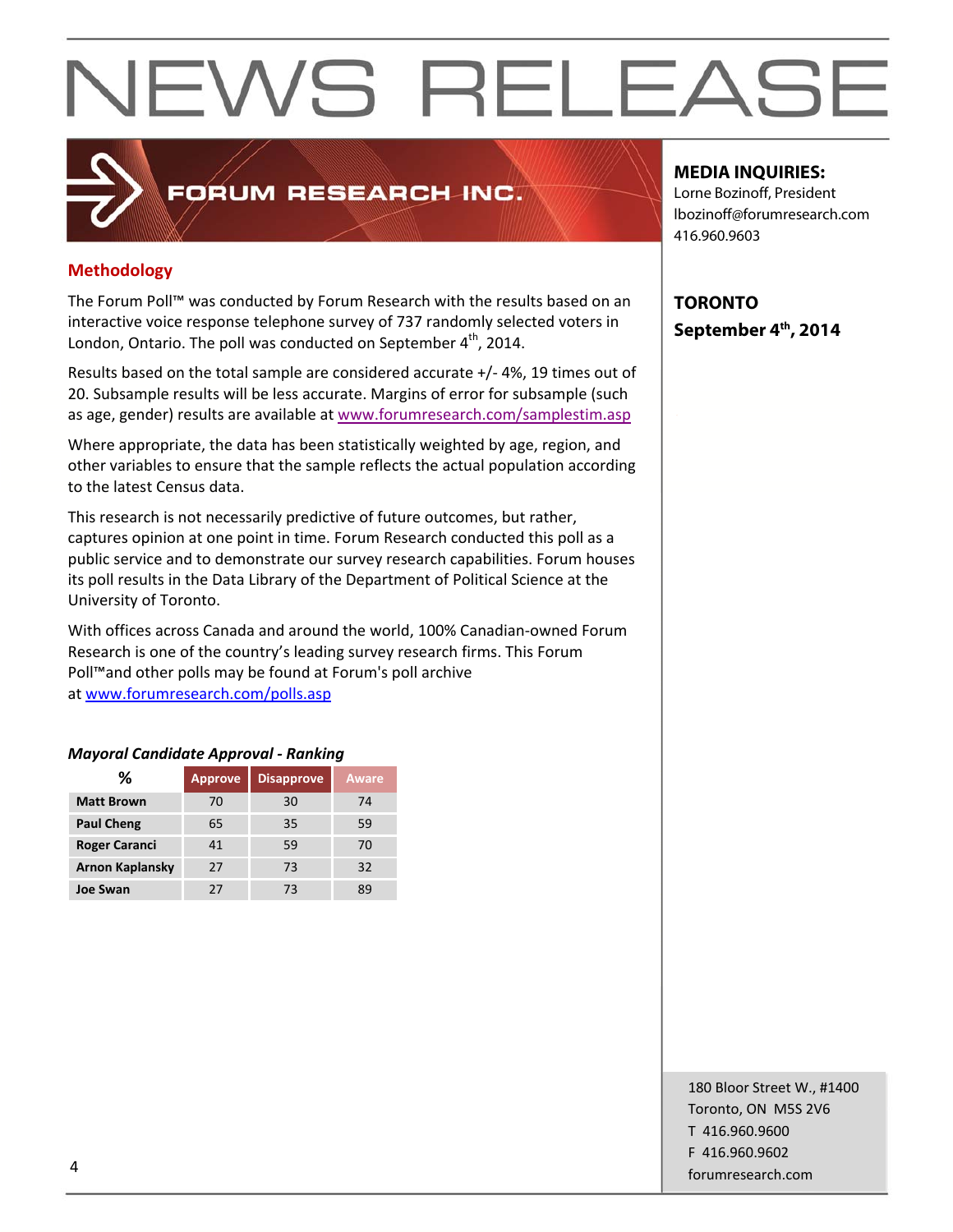## *Mayoral Vote Preference*

*'Who will you support for mayor in the municipal election on October 27, 2014?'*

FORUM RESEARCH INC.

### *[All Respondents]*

#### *Age / Gender*

| %                      | <b>Total</b> | 18-34        | 35-44 | 45-54          | 55-64          | $65+$          | <b>Male</b> | Female       |
|------------------------|--------------|--------------|-------|----------------|----------------|----------------|-------------|--------------|
| Sample                 | 737          | 41           | 71    | 122            | 202            | 301            | 313         | 424          |
| <b>Joe Swan</b>        | 9            | 7            | 11    | 9              | 11             | 10             | 12          | 7            |
| <b>Matt Brown</b>      | 32           | 19           | 26    | 44             | 37             | 42             | 35          | 29           |
| <b>Roger Caranci</b>   | 8            | 9            | 8     | 6              | 7              | 6              | 10          | 5            |
| <b>Paul Cheng</b>      | 19           | 29           | 9     | 13             | 18             | 15             | 19          | 18           |
| <b>Arnon Kaplansky</b> | $\mathbf{1}$ | $\mathbf{0}$ | 3     | $\mathbf{1}$   | $\mathbf{1}$   | $\mathbf{1}$   | 1           | $\mathbf{0}$ |
| Some other candidate   | 5            | 9            | 8     | $\overline{2}$ | $\overline{2}$ | $\overline{2}$ | 6           | 5            |
| <b>Undecided</b>       | 26           | 27           | 35    | 24             | 24             | 23             | 16          | 36           |
| Income                 |              |              |       |                |                |                |             |              |

| $\%$                    | <b>Total</b> | <\$20K       | $$20-$<br><b>\$40K</b> | \$40-<br>\$60K | $$60-$<br><b>\$80K</b> | \$80-<br>\$100K | $$100-$<br>\$250K | $$250K+$ |
|-------------------------|--------------|--------------|------------------------|----------------|------------------------|-----------------|-------------------|----------|
| Sample                  | 737          | 66           | 122                    | 97             | 88                     | 77              | 113               | 20       |
| <b>Joe Swan</b>         | 9            | 12           | 7                      | 5              | 3                      | 4               | 14                | 24       |
| <b>Matt Brown</b>       | 32           | 19           | 30                     | 29             | 36                     | 44              | 43                | 17       |
| <b>Roger Caranci</b>    | 8            | 6            | $\overline{4}$         | $\mathbf{1}$   | 21                     | 13              | 5                 | $\Omega$ |
| <b>Paul Cheng</b>       | 19           | 14           | 22                     | 18             | 16                     | 16              | 15                | 45       |
| Arnon<br>Kaplansky      | 1            | $\mathbf{1}$ | $\Omega$               | $\mathbf{1}$   | $\Omega$               | $\Omega$        | $\mathbf{1}$      | $\Omega$ |
| Some other<br>candidate | 5            | 21           | $\mathbf{1}$           | $\overline{2}$ | $\overline{2}$         | 3               | 3                 | 3        |
| <b>Undecided</b>        | 26           | 26           | 37                     | 44             | 22                     | 20              | 19                | 10       |

#### *Education*

| %                         | <b>Total</b> | <b>Secondary</b><br>school or less | Some college or<br>university | <b>Completed college</b><br>or university | Post<br>graduate<br>studies |
|---------------------------|--------------|------------------------------------|-------------------------------|-------------------------------------------|-----------------------------|
| Sample                    | 737          | 168                                | 193                           | 252                                       | 124                         |
| <b>Joe Swan</b>           | 9            | 15                                 | 8                             | 8                                         | 6                           |
| <b>Matt Brown</b>         | 32           | 21                                 | 33                            | 30                                        | 52                          |
| <b>Roger Caranci</b>      | 8            | 12                                 | 11                            | $\overline{4}$                            | 5                           |
| <b>Paul Cheng</b>         | 19           | 25                                 | 18                            | 17                                        | 15                          |
| <b>Arnon</b><br>Kaplansky | 1            | 0                                  | $\mathbf{1}$                  | $\mathbf{1}$                              | $\mathbf{1}$                |
| Some other<br>candidate   | 5            | $\mathbf{1}$                       | 12                            | 6                                         | $\Omega$                    |
| <b>Undecided</b>          | 26           | 26                                 | 16                            | 34                                        | 22                          |

## **MEDIA INQUIRIES:**

Lorne Bozinoff, President lbozinoff@forumresearch.com 416.960.9603

## **TORONTO September 4th, 2014**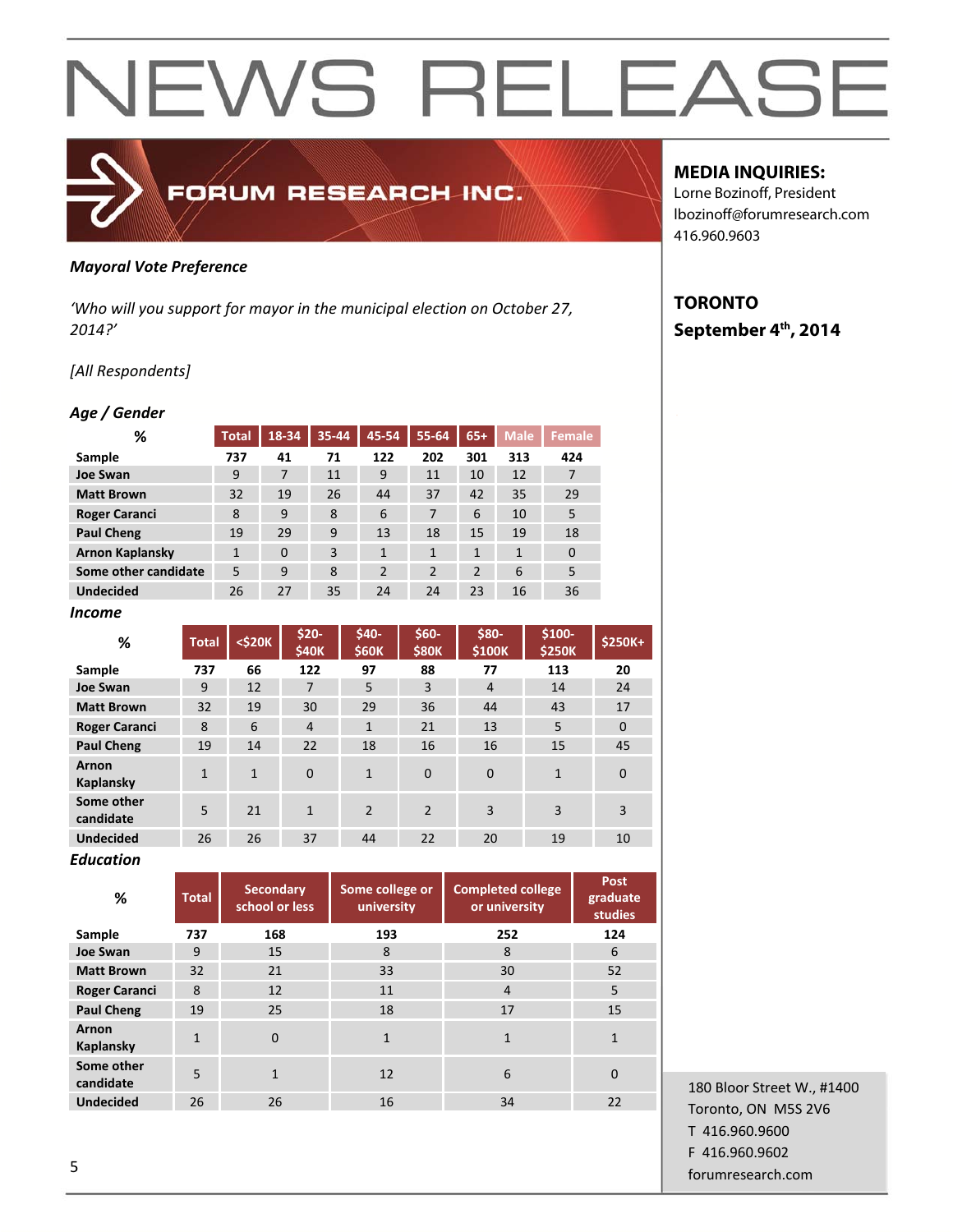

#### *Joe Swan Approval*

*'Do you approve or disapprove of Joe Swan?'*

## *[Heard of Joe Swan]*

### *Age / Gender*

| %                 | <b>Total</b> | $18 - 34$ |    | 35-44   45-54   55-64 |     | $65 +$ | $\overline{\phantom{a}}$ Male |     |
|-------------------|--------------|-----------|----|-----------------------|-----|--------|-------------------------------|-----|
| Sample            | 694          | 32        | 66 | 114                   | 197 | 285    | 292                           | 402 |
| Approve           |              |           | 42 | 33                    | 26  |        |                               |     |
| <b>Disapprove</b> |              | 88        | 58 | 67                    | 74  |        |                               | 73  |

#### *Income*

| %                 | Total | <\$20K | \$20-<br><b>S40K</b> | <b>S40-</b><br><b>\$60K</b> | \$60-<br><b>S80K</b> | \$80-<br><b>S100K</b> | \$100-<br><b>\$250K</b> | \$250K+ |
|-------------------|-------|--------|----------------------|-----------------------------|----------------------|-----------------------|-------------------------|---------|
| Sample            | 694   | 56     | 116                  | 90                          | 87                   | 74                    | 109                     |         |
| <b>Approve</b>    | 27    | 37     | 37                   | 28                          | 11                   | 21                    | 34                      |         |
| <b>Disapprove</b> | 73    | 63     | 63                   | 72                          | 89                   | 79                    | 66                      | 99      |

### *Education*

| %                 | <b>Total</b> | <b>Secondary</b><br>school or less | Some college or<br>university | Completed college<br>or university | Post graduate<br>studies |
|-------------------|--------------|------------------------------------|-------------------------------|------------------------------------|--------------------------|
| Sample            | 694          | 158                                | 176                           | 242                                | 118                      |
| Approve           | 27           | 30                                 | 25                            | 29                                 | 18                       |
| <b>Disapprove</b> | 73           |                                    | 75                            |                                    | 82                       |

### *Provincial Party Preference*

| %                 |     | Total   Conservative   Liberal   NDP   Green   Other parties |     |     |    |    |
|-------------------|-----|--------------------------------------------------------------|-----|-----|----|----|
| Sample            | 694 | 201                                                          | 192 | 192 | 24 | 42 |
| Approve           | 27  | 23                                                           | 28  | 29  | 14 |    |
| <b>Disapprove</b> | 73  |                                                              | 72  |     | 86 |    |

## **MEDIA INQUIRIES:**

Lorne Bozinoff, President lbozinoff@forumresearch.com 416.960.9603

## **TORONTO September 4th, 2014**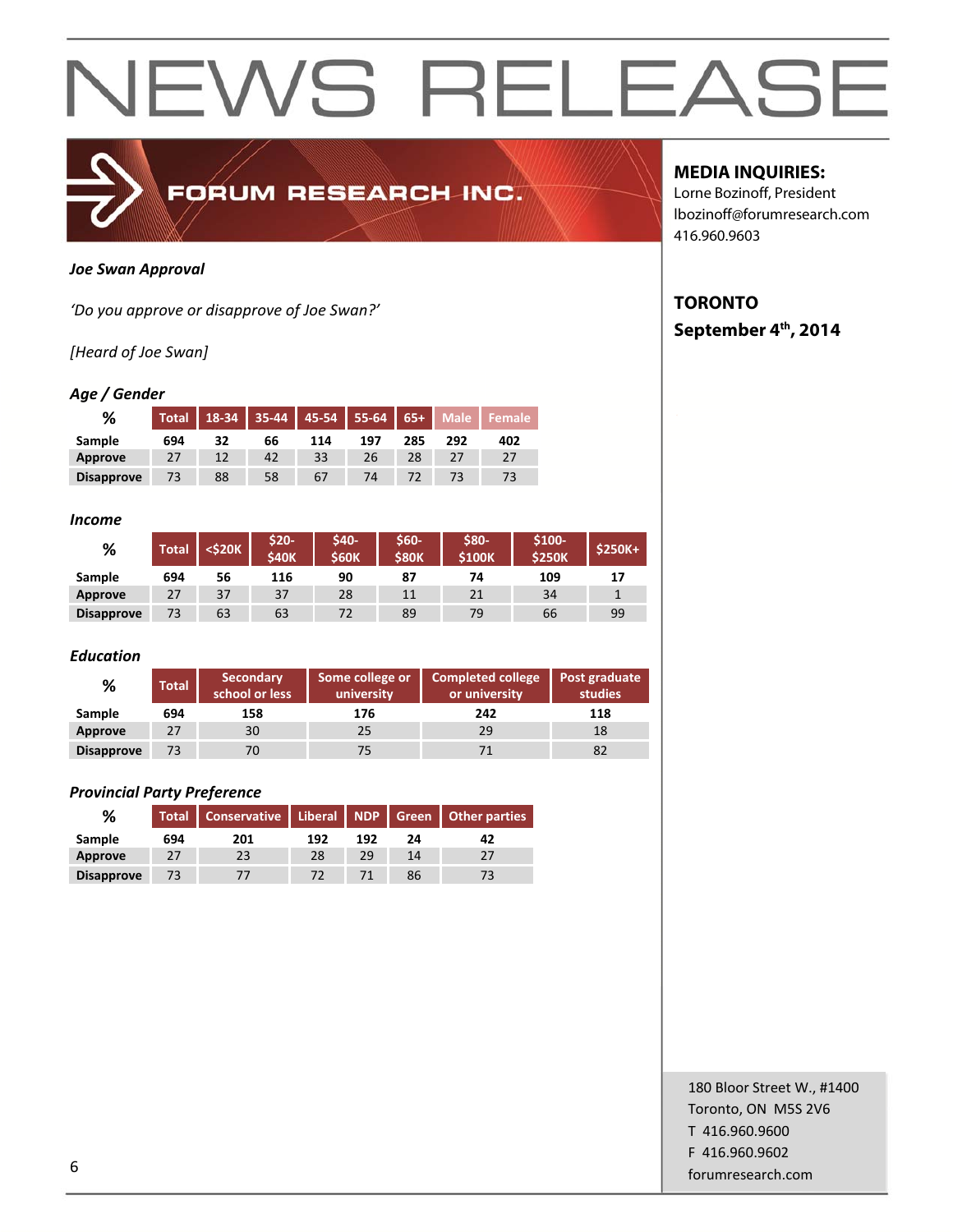

#### *Matt Brown Approval*

*'Do you approve or disapprove of Matt Brown?'*

## *[Heard of Matt Brown]*

### *Age / Gender*

| %                 | Total | 18-34 | $35 - 44$ | $45 - 54$ | $55-64$ | $65+$ | <b>Male</b> |     |
|-------------------|-------|-------|-----------|-----------|---------|-------|-------------|-----|
| Sample            | 593   | 28    | 46        | 103       | 166     | 250   | 256         | 337 |
| Approve           | 70    | 60    | 65        | 79        | 68      | 79    | 69          |     |
| <b>Disapprove</b> | 30    | 40    | 35        | 21        | 32      |       | 31          | 29  |

#### *Income*

| %                 | <b>Total</b> | <\$20K | \$20-<br><b>\$40K</b> | <b>S40-</b><br><b>\$60K</b> | \$60-<br><b>S80K</b> | \$80-<br><b>\$100K</b> | \$100-<br><b>\$250K</b> | $$250K+$ |
|-------------------|--------------|--------|-----------------------|-----------------------------|----------------------|------------------------|-------------------------|----------|
| Sample            | 593          | 40     | 88                    | 82                          | 78                   | 67                     | 98                      | 16       |
| Approve           | 70           | 64     | 84                    | 64                          | 70                   | 76                     | 77                      | 39       |
| <b>Disapprove</b> | 30           | 36     | 16                    | 36                          | 30                   | 24                     | 23                      | 61       |

### *Education*

| %                 | <b>Total</b> | <b>Secondary</b><br>school or less | Some college or<br>university | <b>Completed college</b><br>or university | Post graduate<br>studies |
|-------------------|--------------|------------------------------------|-------------------------------|-------------------------------------------|--------------------------|
| Sample            | 593          | 122                                | 157                           | 204                                       | 110                      |
| Approve           | 70           | 63                                 | 65                            | 74                                        |                          |
| <b>Disapprove</b> | 30           |                                    | 35                            | 26                                        | 23                       |

#### *Provincial Party Preference*

| ℅                 |     | Total   Conservative   Liberal   NDP   Green   Other parties |     |     |    |    |
|-------------------|-----|--------------------------------------------------------------|-----|-----|----|----|
| Sample            | 593 | 180                                                          | 157 | 167 | 22 | 36 |
| Approve           | 70  | 59                                                           | 74  | 76  | 62 |    |
| <b>Disapprove</b> | 30  |                                                              | 26  | 24  | 38 | 29 |

## **MEDIA INQUIRIES:**

Lorne Bozinoff, President lbozinoff@forumresearch.com 416.960.9603

## **TORONTO September 4th, 2014**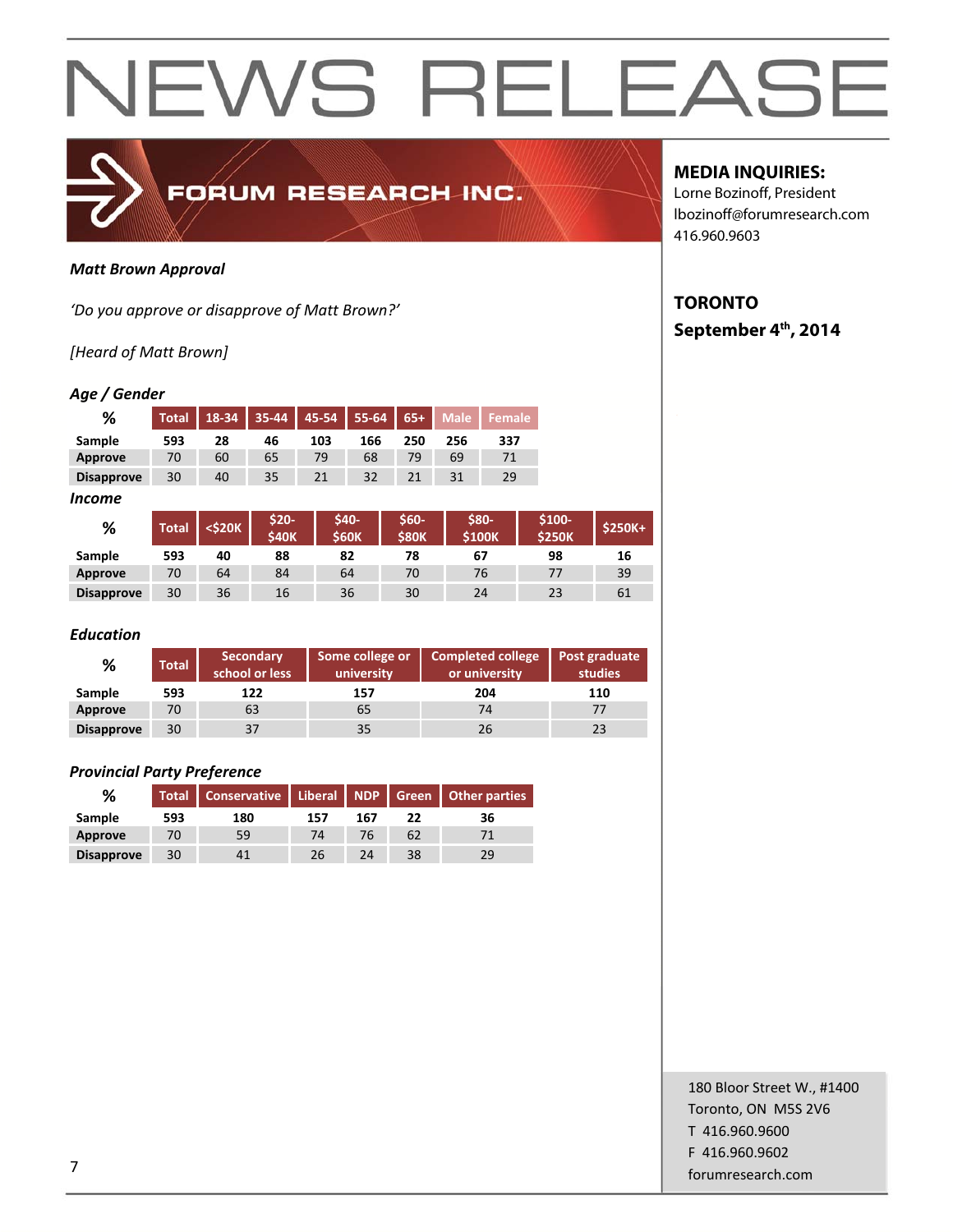

### *Roger Caranci Approval*

*'Do you approve or disapprove of Roger Caranci?'*

## *[Heard of Roger Caranci]*

#### *Age / Gender*

| %                 | <b>Total</b> | 18-34 | $35 - 44$ | 45-54 | $155-64$ | $65+$ | <b>Male</b> |     |
|-------------------|--------------|-------|-----------|-------|----------|-------|-------------|-----|
| Sample            | 579          | 26    | 49        | 100   | 171      | 233   | 258         | 321 |
| Approve           | 41           | 44    | 38        | 41    | 40       | 40    | 39          | 43  |
| <b>Disapprove</b> | 59           | 56    | 62        | 59    | 60       | 60    | 61          | 57  |

#### *Income*

| %                 | <b>Total</b> | <\$20K | $$20-$<br><b>S40K</b> | \$40-<br><b>S60K</b> | \$60-<br><b>\$80K</b> | \$80-<br><b>S100K</b> | \$100-<br><b>\$250K</b> | <b>\$250K+</b> |
|-------------------|--------------|--------|-----------------------|----------------------|-----------------------|-----------------------|-------------------------|----------------|
| Sample            | 579          | 38     | 87                    | 83                   | 76                    | 68                    | 98                      | 14             |
| <b>Approve</b>    | 41           | 32     | 54                    | 38                   | 54                    | 42                    | 38                      |                |
| <b>Disapprove</b> | 59           | 68     | 46                    | 62                   | 46                    | 58                    | 62                      | 95             |

#### *Education*

| %                 | <b>Total</b> | <b>Secondary</b><br>school or less | Some college or<br>university | Completed college<br>or university | Post graduate<br><b>studies</b> |
|-------------------|--------------|------------------------------------|-------------------------------|------------------------------------|---------------------------------|
| Sample            | 579          | 120                                | 144                           | 211                                | 104                             |
| Approve           | 41           | 50                                 | 40                            | 43                                 | 29                              |
| <b>Disapprove</b> | 59           | 50                                 | 60                            | 57                                 |                                 |

#### *Provincial Party Preference*

| %                 |     | Total Conservative Liberal NDP Green Other parties |     |     |    |    |
|-------------------|-----|----------------------------------------------------|-----|-----|----|----|
| Sample            | 579 | 166                                                | 166 | 165 | 18 | 36 |
| Approve           | 41  | 31                                                 | 46  | 48  | 33 | 35 |
| <b>Disapprove</b> | 59  | 69                                                 | 54  |     | 67 | 65 |

## **MEDIA INQUIRIES:**

Lorne Bozinoff, President lbozinoff@forumresearch.com 416.960.9603

## **TORONTO September 4th, 2014**

180 Bloor Street W., #1400 Toronto, ON M5S 2V6 T 416.960.9600 F 416.960.9602 end to the state of the state of the state of the state of the state of the state of the state of the state of the state of the state of the state of the state of the state of the state of the state of the state of the sta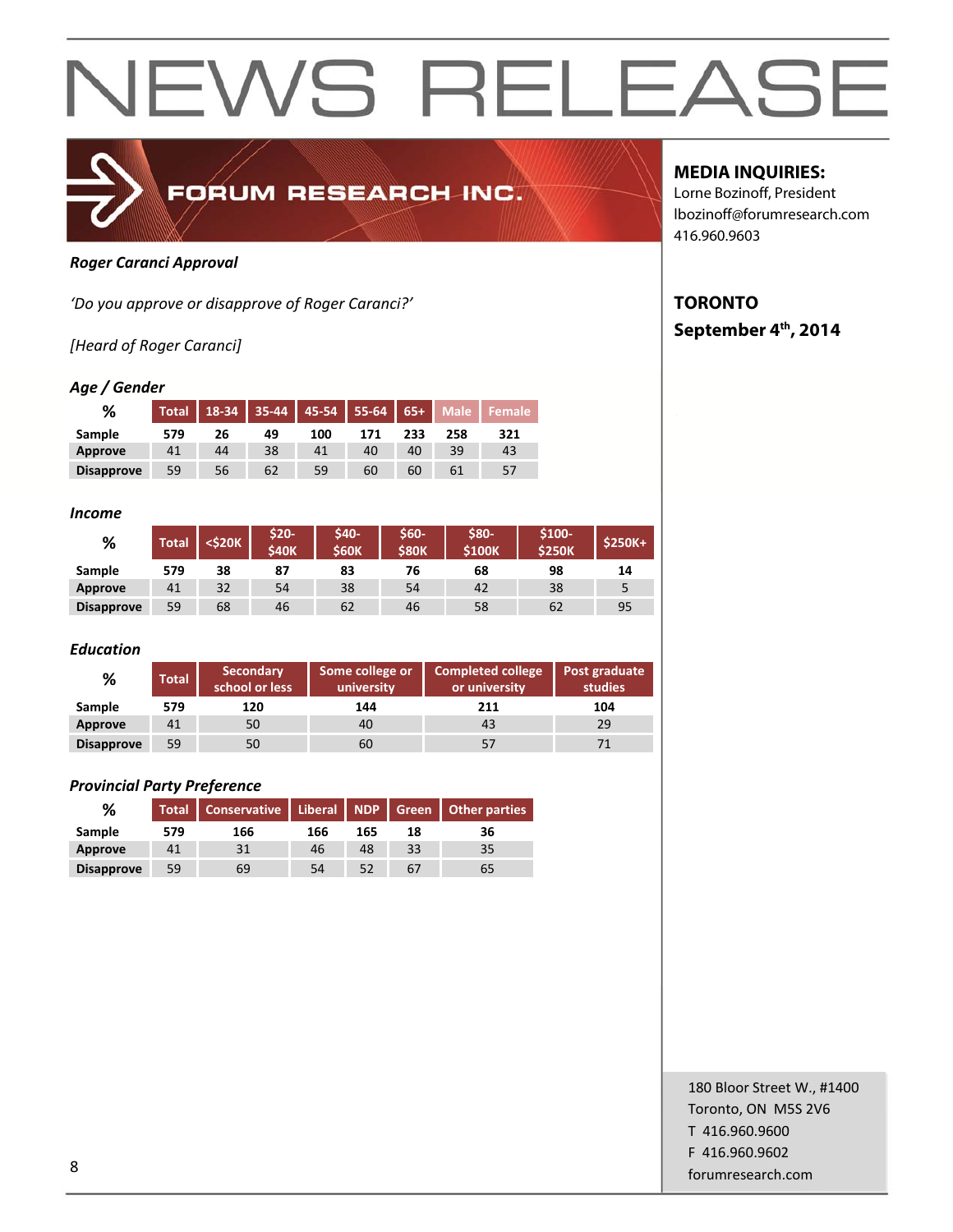

### *Paul Cheng Approval*

*'Do you approve or disapprove of Paul Cheng?'*

## *[Heard of Paul Cheng]*

#### *Age / Gender*

| %                 | <b>Total</b> | 18-34 | $35 - 44$ |    | 45-54   55-64   65+ ' |     | Male | <b>E</b> emale |
|-------------------|--------------|-------|-----------|----|-----------------------|-----|------|----------------|
| Sample            | 459          | 24    | 29        | 86 | 137                   | 183 | 211  | 248            |
| Approve           | 65           | 62    | 58        | 70 | 62                    |     | 64   | 67             |
| <b>Disapprove</b> | 35           | 38    | 42        | 30 | 38                    |     | 36   | 33             |

#### *Income*

| %                 | <b>Total</b> | <\$20K | \$20-<br><b>S40K</b> | \$40-<br><b>S60K</b> | \$60-<br><b>\$80K</b> | \$80-<br><b>\$100K</b> | \$100-<br><b>\$250K</b> | $$250K+$ |
|-------------------|--------------|--------|----------------------|----------------------|-----------------------|------------------------|-------------------------|----------|
| Sample            | 459          | 27     | 66                   | 70                   | 61                    | 48                     | 80                      | 14       |
| Approve           | 65           | 76     | 85                   | 68                   | 52                    | 66                     | 55                      |          |
| <b>Disapprove</b> | 35           | 24     | 15                   | 32                   | 48                    | 34                     | 45                      | 28       |

#### *Education*

| %                 | Total | <b>Secondary</b><br>school or less | Some college or<br>university | <b>Completed college</b><br>or university | Post graduate<br>studies |
|-------------------|-------|------------------------------------|-------------------------------|-------------------------------------------|--------------------------|
| Sample            | 459   | 93                                 | 115                           | 159                                       | 92                       |
| Approve           | 65    | 70                                 | 54                            | 73                                        | 60                       |
| <b>Disapprove</b> | 35    | 30                                 | 46                            | 27                                        | 40                       |

### *Provincial Party Preference*

| %                 |     | Total   Conservative   Liberal   NDP   Green   Other parties |     |     |    |    |
|-------------------|-----|--------------------------------------------------------------|-----|-----|----|----|
| Sample            | 459 | 148                                                          | 133 | 118 | 15 | 25 |
| Approve           | 65  | 72                                                           | 52  | 67  | 92 |    |
| <b>Disapprove</b> | 35  | 28                                                           | 48  | 33  |    | 19 |

## **MEDIA INQUIRIES:**

Lorne Bozinoff, President lbozinoff@forumresearch.com 416.960.9603

## **TORONTO September 4th, 2014**

180 Bloor Street W., #1400 Toronto, ON M5S 2V6 T 416.960.9600 F 416.960.9602 example to the contract of the contract of the contract of the contract of the contract of the contract of the contract of the contract of the contract of the contract of the contract of the contract of the contract of the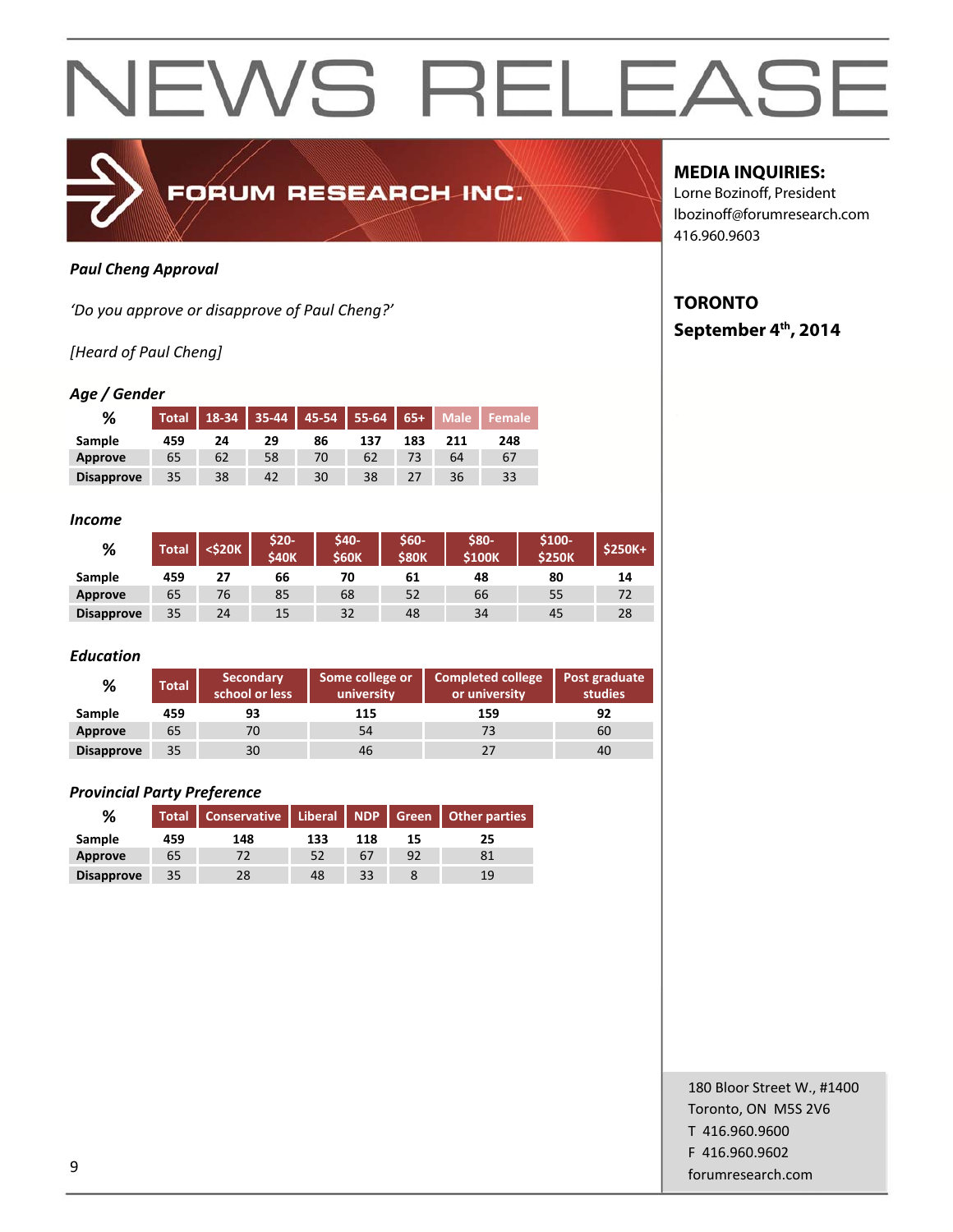

#### *Arnon Kaplansky Approval*

*'Do you approve or disapprove of Arnon Kaplansky?'*

*[Heard of Arnon Kaplansky]*

### *Age / Gender*

| %                 | <b>Total</b> | 18-34 | 35-44 | 45-54 | $55 - 64$ | $65+$ | <b>Male</b> |     |
|-------------------|--------------|-------|-------|-------|-----------|-------|-------------|-----|
| Sample            | 260          | 12    | 18    | 45    | 83        | 102   | 122         | 138 |
| Approve           |              | 31    | 44    | 22    | 23        |       |             | 38  |
| <b>Disapprove</b> |              | 69    | 56    | 78    | 77        |       | 83          | 62  |

#### *Income*

| %                 | Total | <\$20K | \$20-<br><b>\$40K</b> | <b>S40-</b><br><b>\$60K</b> | \$60-<br><b>\$80K</b> | \$80-<br><b>\$100K</b> | $$100-$<br><b>\$250K</b> | $$250K+$ |
|-------------------|-------|--------|-----------------------|-----------------------------|-----------------------|------------------------|--------------------------|----------|
| Sample            | 260   | 14     | 36                    | 45                          | 33                    | 35                     | 48                       |          |
| Approve           | 27    | 33     | 49                    | 26                          |                       | 13                     | 15                       | 51       |
| <b>Disapprove</b> | 73    | 67     | 51                    | 74                          | 92                    | 87                     | 85                       | 49       |

### *Education*

| %                 | <b>Total</b> | <b>Secondary</b><br>school or less | Some college or<br>university | <b>Completed college</b><br>or university | Post graduate<br>studies |
|-------------------|--------------|------------------------------------|-------------------------------|-------------------------------------------|--------------------------|
| Sample            | 260          | 48                                 |                               | 88                                        | 52                       |
| Approve           | 27           | 10                                 | 23                            | 28                                        | 43                       |
| <b>Disapprove</b> | 73           | 90                                 |                               |                                           | 57                       |

## *Provincial Party Preference*

| %                 |     | Total   Conservative   Liberal   NDP   Green   Other parties |    |    |    |    |
|-------------------|-----|--------------------------------------------------------------|----|----|----|----|
| Sample            | 260 | 82                                                           |    | 65 | 13 | 13 |
| Approve           | 27  | 30                                                           | 12 | 29 | 29 |    |
| <b>Disapprove</b> |     | 70                                                           | 88 |    |    | 59 |

## **MEDIA INQUIRIES:**

Lorne Bozinoff, President lbozinoff@forumresearch.com 416.960.9603

## **TORONTO September 4th, 2014**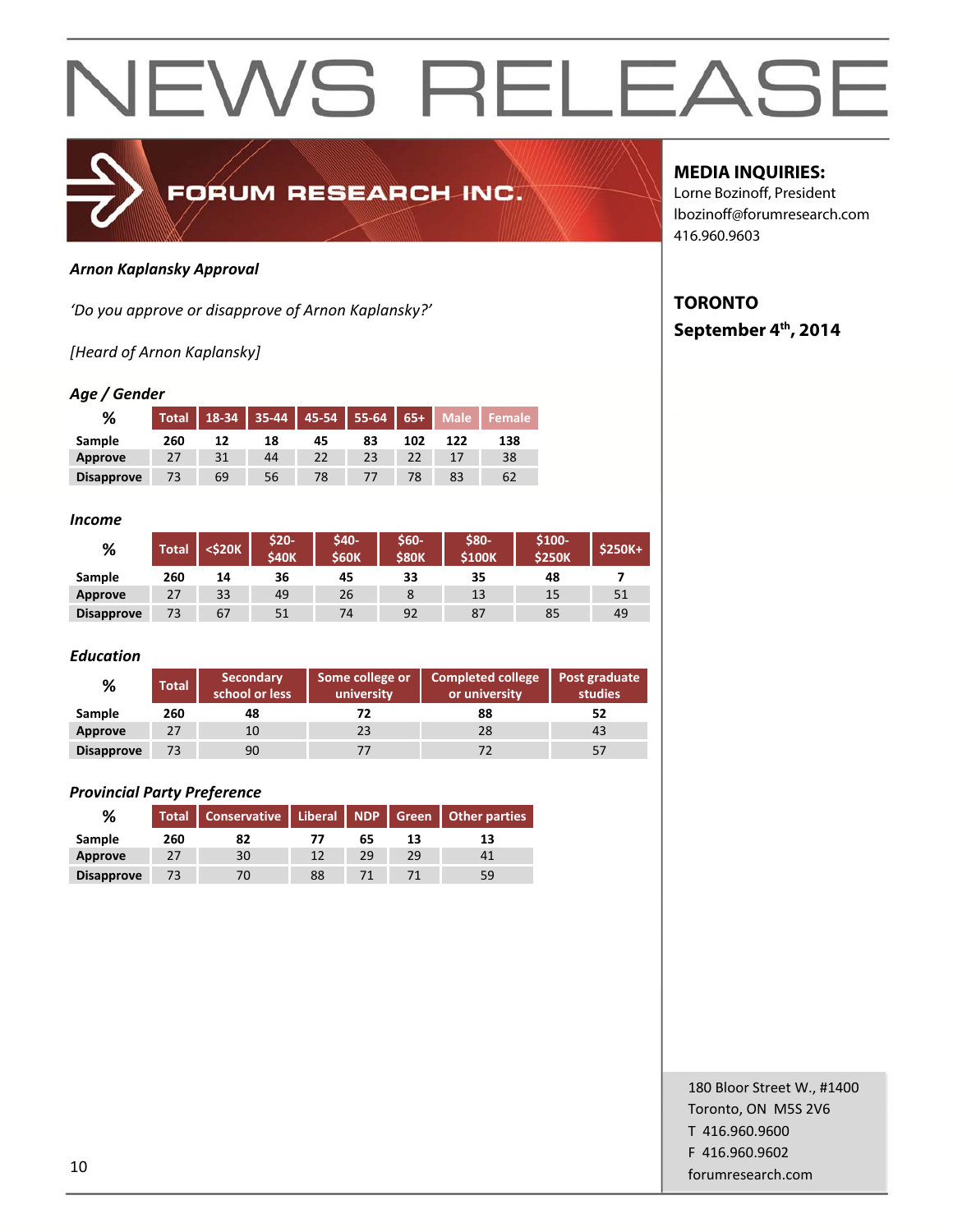

## *City Funds Spent on Downtown Revitalization Approval*

*'Do you approve or disapprove of council spending city funds on downtown revitalization capital projects?'*

## *[All Respondents]*

### *Age / Gender*

| %                 | <b>Total</b> | 18-34 | $35 - 44$ | 45-54 | 55-64 | $65+$ | <b>Male</b> | Female |
|-------------------|--------------|-------|-----------|-------|-------|-------|-------------|--------|
| Sample            | 737          | 41    | 71        | 122   | 202   | 301   | 313         | 424    |
| Approve           | 64           | 69    | 60        | 65    | 57    | 61    | 66          | 62     |
| <b>Disapprove</b> | 30           | 31    | 36        | 24    | 35    | 26    | 30          | 30     |
| Don't know        | 6            | O     | 4         | 11    | 8     | 13    | Δ           | 8      |

#### *Income*

| %                 | <b>Total</b> | $<$ \$20 $K$ | \$20-<br><b>\$40K</b> | \$40-<br><b>\$60K</b> | \$60-<br><b>\$80K</b> | \$80-<br>\$100K | $$100-$<br><b>\$250K</b> | $$250K+$ |
|-------------------|--------------|--------------|-----------------------|-----------------------|-----------------------|-----------------|--------------------------|----------|
| Sample            | 737          | 66           | 122                   | 97                    | 88                    | 77              | 113                      | 20       |
| Approve           | 64           | 57           | 63                    | 54                    | 78                    | 69              | 76                       | 44       |
| <b>Disapprove</b> | 30           | 38           | 32                    | 39                    | 17                    | 26              | 19                       | 56       |
| Don't<br>know     | 6            | 5            | 5                     |                       | 5                     | 6               |                          | 0        |

### *Education*

| ℅                 | <b>Total</b> | <b>Secondary</b><br>school or less | Some college or<br>university | <b>Completed college</b><br>or university | Post graduate<br><b>studies</b> |
|-------------------|--------------|------------------------------------|-------------------------------|-------------------------------------------|---------------------------------|
| Sample            | 737          | 168                                | 193                           | 252                                       | 124                             |
| <b>Approve</b>    | 64           | 60                                 | 61                            | 66                                        | 67                              |
| <b>Disapprove</b> | 30           | 33                                 | 30                            | 29                                        | 28                              |
| Don't<br>know     | 6            |                                    | 9                             |                                           | b                               |

### *Provincial Party Preference*

| %                 | <b>Total</b> | <b>Conservative</b> | Liberal NDP |     |    | Green Other parties |
|-------------------|--------------|---------------------|-------------|-----|----|---------------------|
| Sample            | 737          | 210                 | 201         | 201 | 26 | 43                  |
| <b>Approve</b>    | 64           | 52                  | 79          | 61  | 66 | 64                  |
| <b>Disapprove</b> | 30           | 38                  | 17          | 34  | 31 | 28                  |
| Don't know        | b            | 10                  |             | b   |    |                     |

## **MEDIA INQUIRIES:**

Lorne Bozinoff, President lbozinoff@forumresearch.com 416.960.9603

## **TORONTO September 4th, 2014**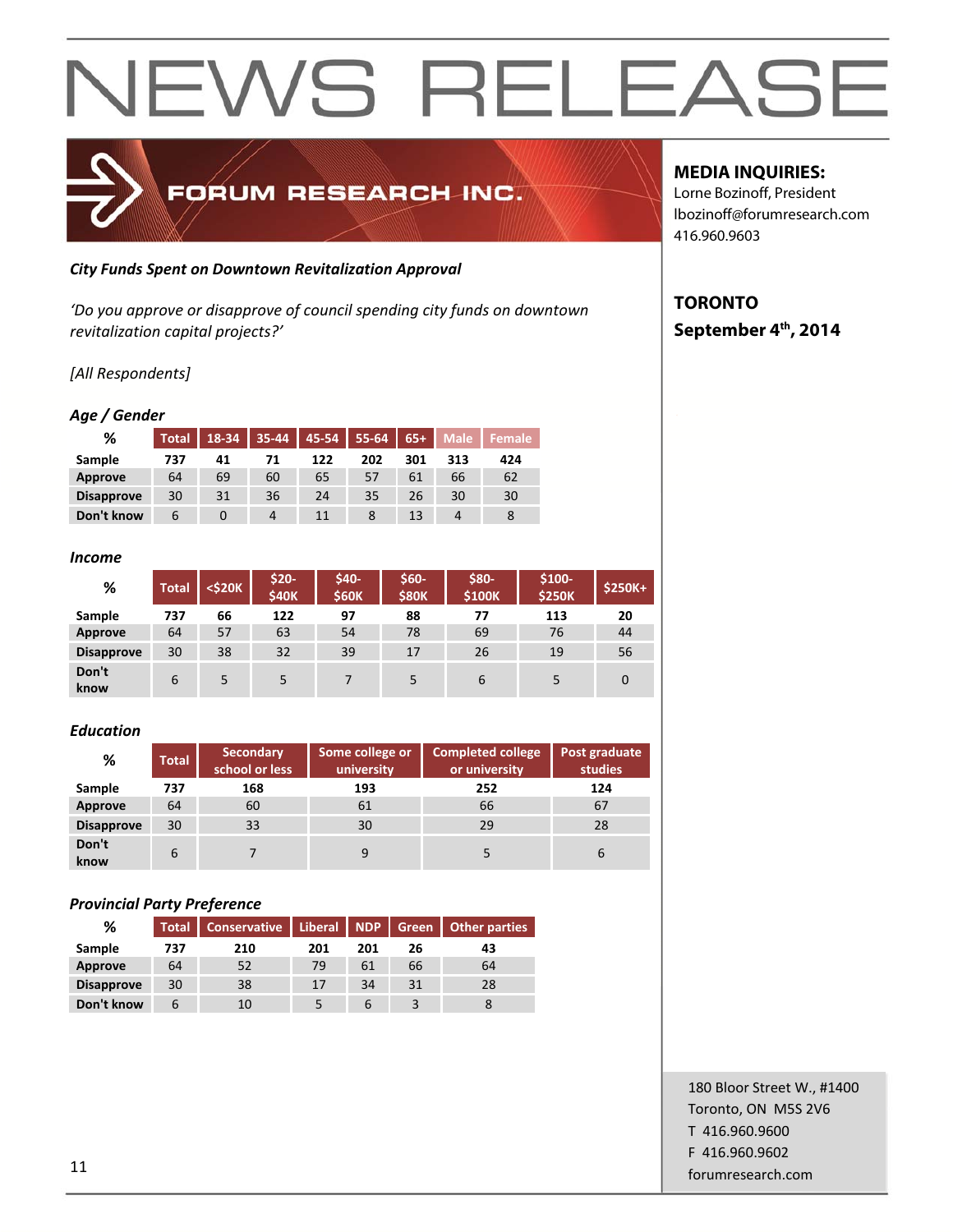## FORUM RESEARCH INC.

## *London Official Plan Approval*

*'London's Official Plan calls for greater densification in the city's core and containing urban sprawl for expected growth to a population of about 450,000 in the next 20 years. Do you approve or disapprove of this plan?'*

## *[All Respondents]*

## *Age / Gender*

| %                 | <b>Total</b> | 18-34 | $35 - 44$ | $-45-54$ | $55 - 64$ | $65+$ | <b>Male</b> | <b>Female</b> ' |
|-------------------|--------------|-------|-----------|----------|-----------|-------|-------------|-----------------|
| Sample            | 737          | 41    | 71        | 122      | 202       | 301   | 313         | 424             |
| Approve           | 65           | 61    | 61        | 72       | 68        | 69    | 70          | 62              |
| <b>Disapprove</b> | 22           | 27    | 26        | 16       | 21        | 17    | 26          | 19              |
| Don't know        | 13           | 12    | 14        | 12       | 12        | 15    |             | 20              |

#### *Income*

| %                 | Total | <\$20K | \$20-<br><b>\$40K</b> | \$40-<br><b>S60K</b> | \$60-<br><b>\$80K</b> | \$80-<br>\$100K | $$100-$<br><b>\$250K</b> | $$250K+$ |
|-------------------|-------|--------|-----------------------|----------------------|-----------------------|-----------------|--------------------------|----------|
| Sample            | 737   | 66     | 122                   | 97                   | 88                    | 77              | 113                      | 20       |
| <b>Approve</b>    | 65    | 60     | 61                    | 64                   | 82                    | 73              | 84                       | 29       |
| <b>Disapprove</b> | 22    | 31     | 19                    | 21                   | 11                    | 16              | 11                       | 68       |
| Don't<br>know     | 13    | 9      | 20                    | 16                   | 6                     | 11              | 4                        | 3        |

### *Education*

| %                 | <b>Total</b> | <b>Secondary</b><br>school or less | Some college or<br>university | <b>Completed college</b><br>or university | Post graduate<br>studies |
|-------------------|--------------|------------------------------------|-------------------------------|-------------------------------------------|--------------------------|
| Sample            | 737          | 168                                | 193                           | 252                                       | 124                      |
| <b>Approve</b>    | 65           | 59                                 | 59                            | 68                                        | 77                       |
| <b>Disapprove</b> | 22           | 24                                 | 30                            | 21                                        | 12                       |
| Don't<br>know     | 13           | 17                                 | 11                            | 12                                        | 11                       |

## *Provincial Party Preference*

| %                 | <b>Total</b> | <b>Conservative</b> | Liberal   NDP |     | Green | Other parties  |
|-------------------|--------------|---------------------|---------------|-----|-------|----------------|
| Sample            | 737          | 210                 | 201           | 201 | 26    | 43             |
| Approve           | 65           | 68                  | 81            | 64  | 50    | 39             |
| <b>Disapprove</b> | 22           | 24                  | 11            | 23  |       | 4 <sub>l</sub> |
| Don't know        | 13           |                     |               | 13  | 48    | 15             |

## **MEDIA INQUIRIES:**

Lorne Bozinoff, President lbozinoff@forumresearch.com 416.960.9603

## **TORONTO September 4th, 2014**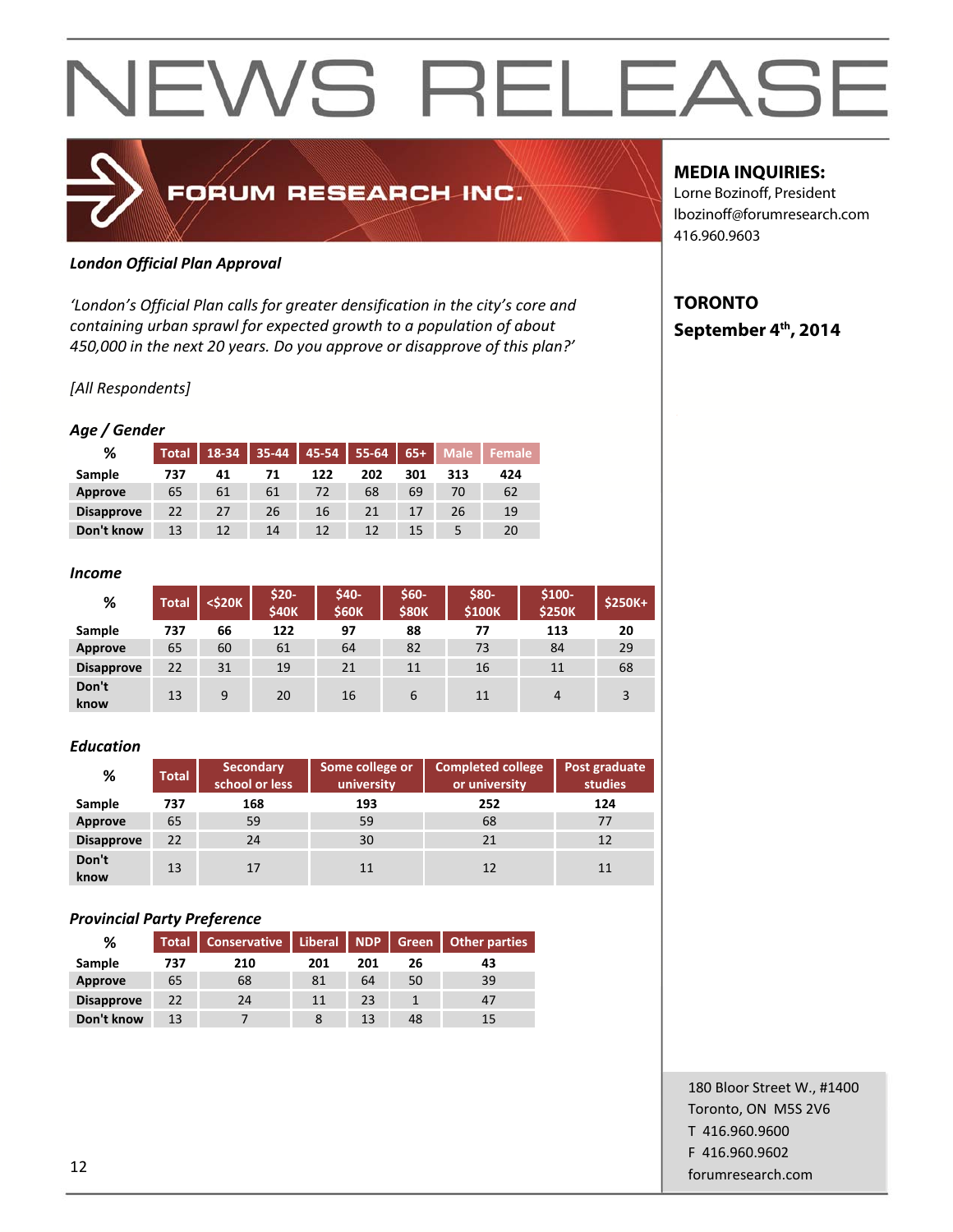

## *City Integrity Commissioner Appointment Approval*

*'Would you approve or disapprove of the appointment of a City Integrity Commissioner?'*

## *[All Respondents]*

## *Age / Gender*

| %                 | Total | 18-34 | $35 - 44$ | 45-54 | 55-64 | $65+$ | <b>Male</b> | Female |
|-------------------|-------|-------|-----------|-------|-------|-------|-------------|--------|
| Sample            | 737   | 41    | 71        | 122   | 202   | 301   | 313         | 424    |
| <b>Approve</b>    | 52    | 55    | 46        | 52    | 53    | 50    | 53          | 51     |
| <b>Disapprove</b> | 37    | 38    | 38        | 35    | 36    | 39    | 38          | 36     |
| Don't know        |       |       | 16        | 13    | 11    | 10    |             | 13     |

#### *Income*

| %                 | <b>Total</b> | $<$ \$20 $K$ | \$20-<br><b>\$40K</b> | \$40-<br><b>\$60K</b> | \$60-<br><b>\$80K</b> | \$80-<br>\$100K | $$100-$<br><b>\$250K</b> | \$250K+ |
|-------------------|--------------|--------------|-----------------------|-----------------------|-----------------------|-----------------|--------------------------|---------|
| Sample            | 737          | 66           | 122                   | 97                    | 88                    | 77              | 113                      | 20      |
| Approve           | 52           | 37           | 50                    | 61                    | 63                    | 56              | 58                       | 30      |
| <b>Disapprove</b> | 37           | 55           | 28                    | 36                    | 34                    | 35              | 35                       | 70      |
| Don't<br>know     | 11           | 8            | 22                    | 3                     |                       | 9               |                          | 0       |

### *Education*

| %                 | <b>Total</b> | <b>Secondary</b><br>school or less | Some college or<br>university | <b>Completed college</b><br>or university | Post graduate<br>studies |
|-------------------|--------------|------------------------------------|-------------------------------|-------------------------------------------|--------------------------|
| Sample            | 737          | 168                                | 193                           | 252                                       | 124                      |
| Approve           | 52           | 53                                 | 44                            | 51                                        | 61                       |
| <b>Disapprove</b> | 37           | 35                                 | 40                            | 38                                        | 34                       |
| Don't<br>know     | 11           | 12                                 | 16                            | 10                                        |                          |

## *Provincial Party Preference*

| %                 | Total <sup>'</sup> | <b>Conservative</b> | Liberal   NDP |     | Green | <b>Other parties</b> |
|-------------------|--------------------|---------------------|---------------|-----|-------|----------------------|
| Sample            | 737                | 210                 | 201           | 201 | 26    | 43                   |
| Approve           | 52                 | 42                  | 66            | 56  | 50    | 25                   |
| <b>Disapprove</b> | 37                 | 48                  | 29            | 32  | 43    | 56                   |
| Don't know        | 11                 | 10                  |               | 12  |       | 19                   |

## **MEDIA INQUIRIES:**

Lorne Bozinoff, President lbozinoff@forumresearch.com 416.960.9603

## **TORONTO September 4th, 2014**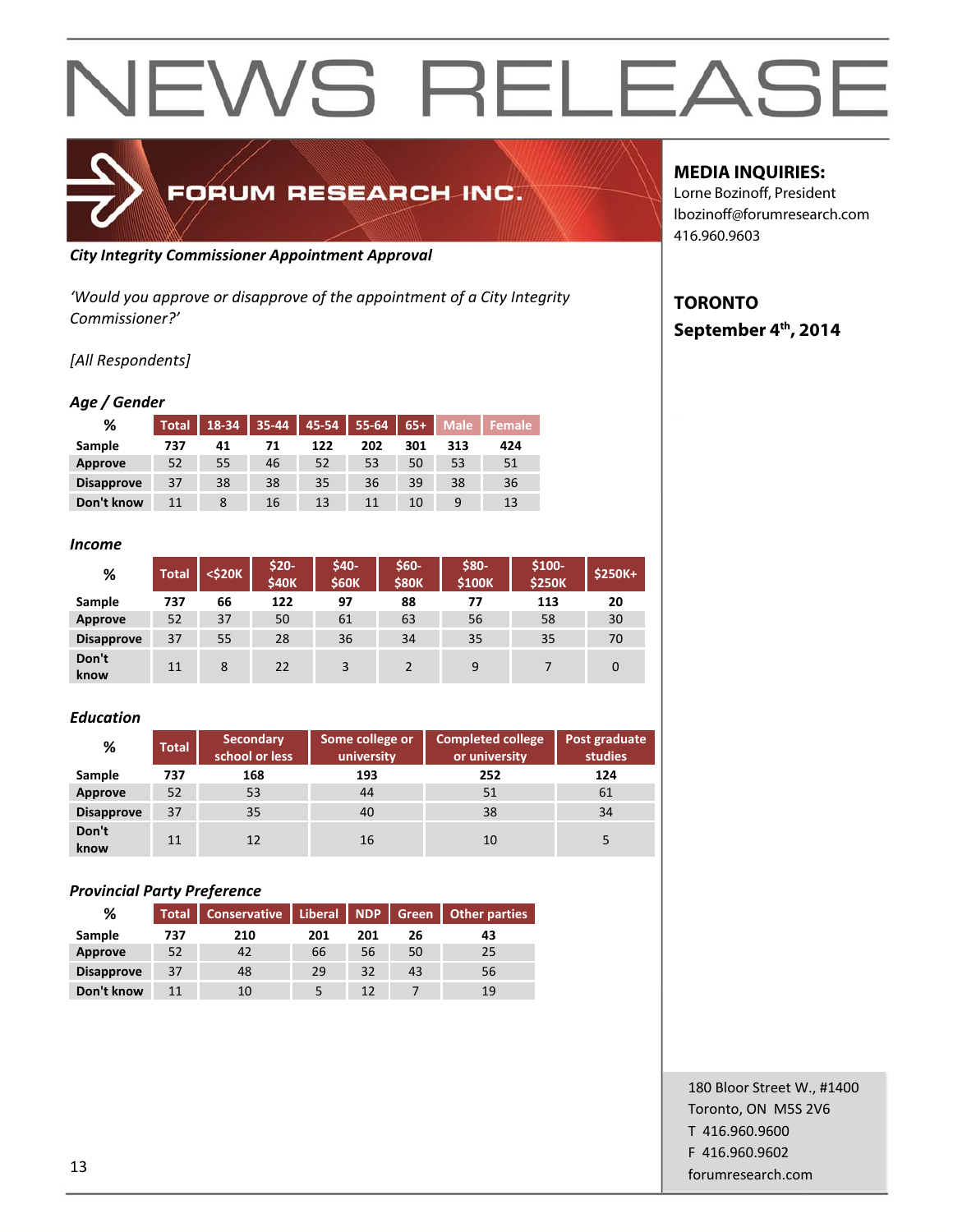## FORUM RESEARCH INC.

#### *London Size*

*'Do you think London is the right size and kind of city now, or do you think London needs to be bigger?'*

## *[All Respondents]*

## *Age / Gender*

| %                               | <b>Total</b> |    | 18-34 35-44 45-54 55-64 65+ |     |     |     |     | Male   Female |
|---------------------------------|--------------|----|-----------------------------|-----|-----|-----|-----|---------------|
| Sample                          | 737          | 41 | 71                          | 122 | 202 | 301 | 313 | 424           |
| Right size and kind of city now | 57           | 55 | 46                          | 57  | 61  | 64  | 52  | 61            |
| Needs to be bigger              | 35           | 37 | 44                          | 33  | 33  | 27  | 44  | 27            |
| Don't know                      |              | 8  | 10                          | 10  | 6   | 9   | Δ   |               |

#### *Income*

| %                                         | <b>Total</b> | <\$20K | \$20-<br><b>\$40K</b> | \$40-<br><b>\$60K</b> | \$60-<br><b>S80K</b> | \$80-<br><b>\$100K</b> | \$100-<br><b>\$250K</b> | $$250K+$ |
|-------------------------------------------|--------------|--------|-----------------------|-----------------------|----------------------|------------------------|-------------------------|----------|
| Sample                                    | 737          | 66     | 122                   | 97                    | 88                   | 77                     | 113                     | 20       |
| <b>Right size and</b><br>kind of city now | 57           | 54     | 60                    | 52                    | 59                   | 52                     | 43                      | 85       |
| Needs to be<br>bigger                     | 35           | 40     | 36                    | 39                    | 39                   | 31                     | 49                      | 12       |
| Don't know                                | 8            | 6      | $\overline{4}$        | 10                    |                      | 16                     | 8                       | 2        |

### *Education*

| %                                            | <b>Total</b> | <b>Secondary</b><br>school or less | Some college<br>or university | <b>Completed</b><br>college or<br>university | Post<br>graduate<br>studies |
|----------------------------------------------|--------------|------------------------------------|-------------------------------|----------------------------------------------|-----------------------------|
| Sample                                       | 737          | 168                                | 193                           | 252                                          | 124                         |
| <b>Right size and</b><br>kind of city<br>now | 57           | 59                                 | 63                            | 52                                           | 57                          |
| Needs to be<br>bigger                        | 35           | 32                                 | 32                            | 39                                           | 32                          |
| Don't know                                   | 8            | 9                                  | 5                             | 9                                            | 11                          |

### *Provincial Party Preference*

| %                               | <b>Total</b> | Conservative |     |     |    | Liberal   NDP   Green   Other parties |  |
|---------------------------------|--------------|--------------|-----|-----|----|---------------------------------------|--|
| <b>Sample</b>                   | 737          | 210          | 201 | 201 | 26 | 43                                    |  |
| Right size and kind of city now | 57           | 58           | 44  | 65  | 38 | 70                                    |  |
| Needs to be bigger              | 35           | 36           | 51  | 29  | 21 | 22                                    |  |
| Don't know                      |              | $\mathbf b$  |     | b   | 41 |                                       |  |

## **MEDIA INQUIRIES:**

Lorne Bozinoff, President lbozinoff@forumresearch.com 416.960.9603

## **TORONTO September 4th, 2014**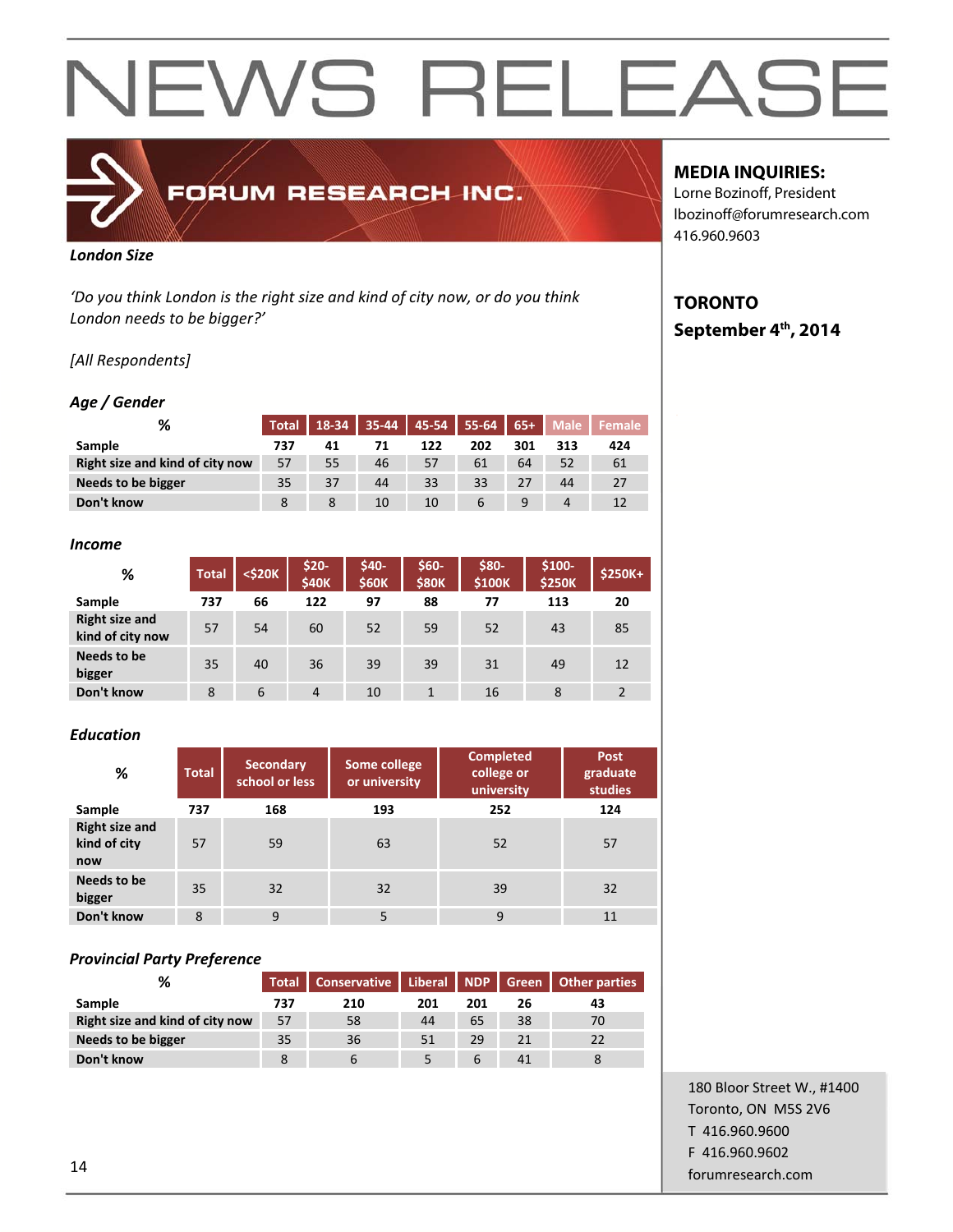## FORUM RESEARCH INC.

#### *Most Important Issue*

*'Which of the following is the most important issue for you in this municipal election?'*

## *[All Respondents]*

## *Age / Gender*

| ℅                                          | <b>Total</b> | $18 -$<br>34   | $35 -$<br>44   | 45-<br>54 | $55 -$<br>64 | $65+$          | <b>Male</b>    | Female       |
|--------------------------------------------|--------------|----------------|----------------|-----------|--------------|----------------|----------------|--------------|
| Sample                                     | 737          | 41             | 71             | 122       | 202          | 301            | 313            | 424          |
| Jobs and growth                            | 38           | 47             | 39             | 39        | 31           | 29             | 37             | 40           |
| Integrity and transparency at<br>city hall | 19           | 10             | 16             | 20        | 27           | 33             | 17             | 21           |
| <b>Keeping taxes low</b>                   | 20           | 23             | 24             | 14        | 19           | 16             | 25             | 14           |
| <b>Downtown densification</b>              | 3            | 4              | 3              | 3         | $\mathbf{1}$ | $\overline{2}$ | 3              | 3            |
| Opportunities for young people             | 7            | $\overline{2}$ | 13             | 10        | 8            | 8              | $\overline{4}$ | 10           |
| Containing urban sprawl                    | 6            | 3              | $\mathbf{1}$   | 7         | 10           | 9              | 6              | 5            |
| Something else                             | 6            | 11             | $\overline{4}$ | 6         | 3            | 3              | 7              | 5            |
| Don't know                                 | $\mathbf{1}$ | $\Omega$       | $\Omega$       | 1         | $\mathbf{1}$ | $\overline{2}$ | $\mathbf{0}$   | $\mathbf{1}$ |

#### *Income*

| %                                                    | <b>Total</b> | $<$ \$20 $K$  | \$20-<br><b>\$40K</b> | \$40-<br><b>\$60K</b> | $$60-$<br><b>\$80K</b> | \$80-<br>\$100K | \$100-<br><b>\$250K</b> | \$250K+        |
|------------------------------------------------------|--------------|---------------|-----------------------|-----------------------|------------------------|-----------------|-------------------------|----------------|
| Sample                                               | 737          | 66            | 122                   | 97                    | 88                     | 77              | 113                     | 20             |
| Jobs and growth                                      | 38           | 51            | 36                    | 26                    | 49                     | 37              | 40                      | 33             |
| <b>Integrity and</b><br>transparency at city<br>hall | 19           | 11            | 17                    | 24                    | 14                     | 29              | 20                      | 12             |
| <b>Keeping taxes low</b>                             | 20           | 16            | 28                    | 29                    | 13                     | 13              | 21                      | 23             |
| Downtown<br>densification                            | 3            | $\mathbf{1}$  | $\overline{4}$        | 5                     | 6                      | 6               | $\overline{0}$          | $\mathbf 0$    |
| <b>Opportunities for</b><br>young people             | 7            | 14            | $\overline{7}$        | $\overline{a}$        | $\overline{4}$         | 5               | 8                       | $\overline{2}$ |
| <b>Containing urban</b><br>sprawl                    | 6            | $\mathcal{P}$ | 5                     | 8                     | 9                      | 6               | $\overline{7}$          | $\overline{4}$ |
| Something else                                       | 6            | 5             | $\mathbf{1}$          | $\overline{2}$        | 5                      | $\overline{3}$  | $\overline{4}$          | 26             |
| Don't know                                           | $\mathbf{1}$ | $\Omega$      | $\mathbf{1}$          | $\mathbf{1}$          | $\mathbf{1}$           | $\mathbf{1}$    | $\Omega$                | $\Omega$       |

## **MEDIA INQUIRIES:**

Lorne Bozinoff, President lbozinoff@forumresearch.com 416.960.9603

## **TORONTO September 4th, 2014**